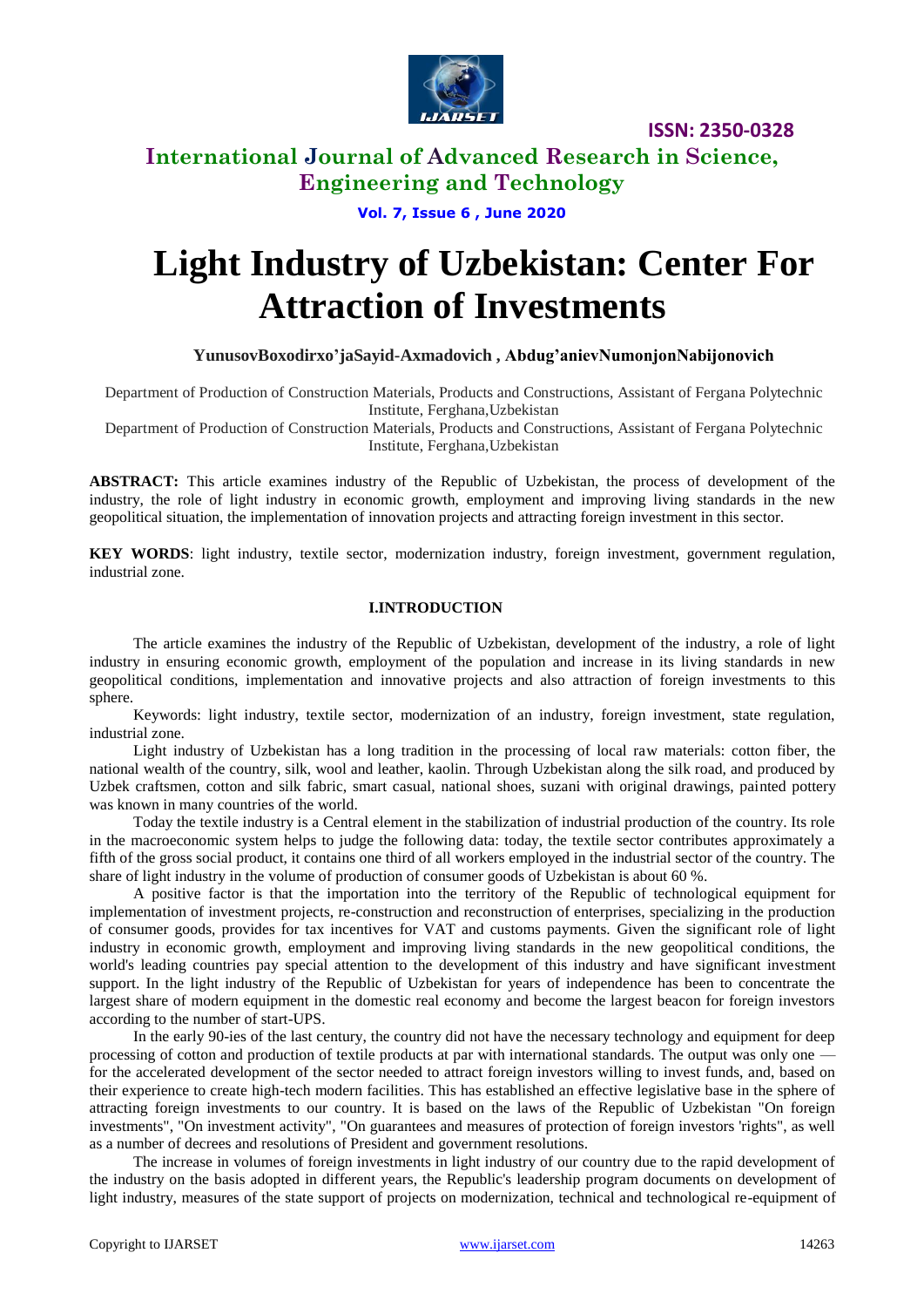

**ISSN: 2350-0328**

## **International Journal of Advanced Research in Science, Engineering and Technology**

## **Vol. 7, Issue 6 , June 2020**

production, a stable macroeconomic situation, as well as having one of the best in the world for quality of raw materials — cotton fiber, the stability in the provision of energy resources, training of qualified workforce. If you pay attention to the process of development of the industry, in 1994 the volume of attracted foreign investment in light industry was only \$5.2 million. In 2001, this figure had already reached 649,6 million dollars, in  $2010 - 1.8$  billion dollars, and by the end of  $2015 - $2.4$  billion. In 2016, the growth of direct foreign investments amounted to 117 million dollars. Created more than 120 enterprises with participation of foreign investors from Germany, Switzerland, South Korea, Japan, Turkey, USA, India, etc. has Implemented more than 150 projects specialized for the production of ready-made garments (sportswear, adults ' clothing, children's clothing, underwear, etc.).

Thus, the total volume of foreign investments in the sector during the years of independence exceeded \$ 2.5 billion, making implemented more than 290 major investment projects. The growth dynamics is determined by the annual provision of the input is not less than 30 new productions and modernization of existing production capacities, including new textile products, like yarn, bamboo melange yarn and finished products, silk fabrics and products, and ridgeline jacquard fabric, a large range of ready sewing and knitted products, original solutions to local designers to meet the world trends in the fashion industry under the brand "Made in Uzbekistan".

The Republic has a large modern textile complexes, including finishing, knitting and garment production. Set of dyeing and finishing capacity, enables painting and finishing of fabric in accordance with modern requirements for further production of finished sewing and knitting products. Modern textile capacities established in close cooperation with world leaders in the field of textile machinery companies "Riter" and "Trutschler", "Zaurer", "Marzoli, Picanol", "Toyota", "Charles Mayer", "Dornier", "Terrot, Orizio", "Rumi", "Lonato", "Fonts", "Juki", "brother", whose activity is based not only on the production of modern spinning, weaving, knitting, sewing and hosiery equipment but also on the development of innovative software and robotics. All these projects have been successfully implemented in collaboration with world-famous foreign companies and large financial institutions. Over 80 percent of foreign investments accounted for the most important partners of our country such as the Republic of Korea, Switzerland, Singapore, UK, Germany, India and Turkey. So, if in 1990-ies it was just one company from the Republic of Korea -"DAEWOO international", then today it joined the ranks of such giants, as "Yangguang Corporation", "textile technologies group" from the Republic of Korea, "Indorama Corporation" and "Verylow" from Singapore, Swiss company "Riter" and "Swiss capital", "Toyota tsuse Corporation" of Japan, and the Turkish "Bo group", "alcoholic textiles", "Virex", and many others. As a result, enterprises of light industry of Uzbekistan was introduced the most advanced and highly effective technologies providing the output of high quality and globally competitive products. Special attention should be paid to the implemented and ongoing innovative projects in the field of textile engineering and research direction. For example, on the basis of production Association "Uzbekselmash" created foreign enterprise "Riter of Uzbekistan", which today produces a complete range of most modern textile machinery for the production of yarn. Thanks to his run Uzbekistan has created its own modern machine tool base for light industry. The project gave the agreement signed in 2011 JSC "Uzbekengilsanoat" and the world-famous Swiss company "RieterMaschinenfabrik". Equipment manufactured and assembled in Tashkent has already been successfully working at the enterprises in Andijan, Ferghana, Bukhara, Samarkand, Khorezm and other regions of the country.

Today, large-scale work on the further development of the textile industry continues. In accordance with the decree of the first President of the Republic of Uzbekistan Islam Karimov "On program of measures on structural reforms, modernization and diversification of production for 2015-2019" from March 4, 2015 in sector 77 plans to implement large investment projects with attraction of direct investments amounting to more than \$ 900 million. The planned increase in production capacity of yarn dyeing 3 times, knitted fabric — by 1.5 times, finished fabrics — 2 times, sewing and knitted products — by 3 times, hosiery — 2 times. The share of ready products in total volume of industrial production should be increased to 70 percent. It is expected to attract international designers from countries with a developed fashion industry for the creation of the Republic of collections of models of clothes with further development producing a wide range of sewing and knitted products that are in demand on the domestic and foreign market. Implementation of projects will allow to create more than forty thousand jobs.

On the eve of the 25th anniversary of the state independence of the Republic of Uzbekistan in the industry commissioned 11 new industrial enterprises worth \$ 90 million with more than 1.6 thousand jobs. No doubt these and other investment projects will allow to increase volumes of processing of cotton fiber, to provide the enterprises of light industry of Uzbekistan with modern high-tech equipment, to create more jobs and to ensure the production of finished textile products by world standards.In order to further develop the industry, our vision is to carry out technical reequipment and reconstruction of old enterprises, increase the capacity for processing cotton fiber, on an industry basis, organize state regulation of textile enterprises, increase the attraction of foreign investment in the industry.